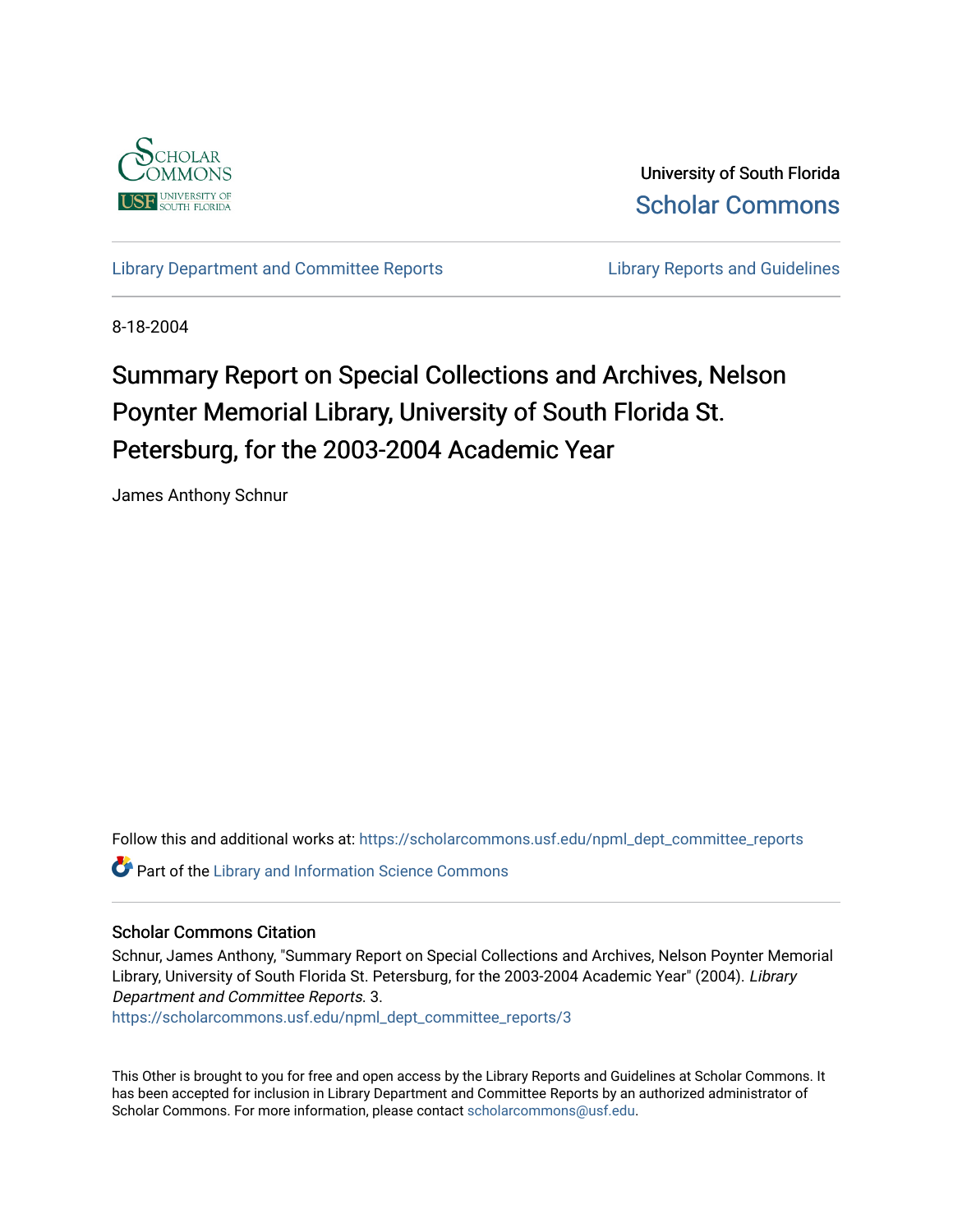Summary Report on Special Collections and Archives Nelson Poynter Memorial Library University of South Florida St. Petersburg for the 2003-2004 Academic Year



**Submitted by Jim Schnur Assistant Librarian Special Collections**

**18 August 2004**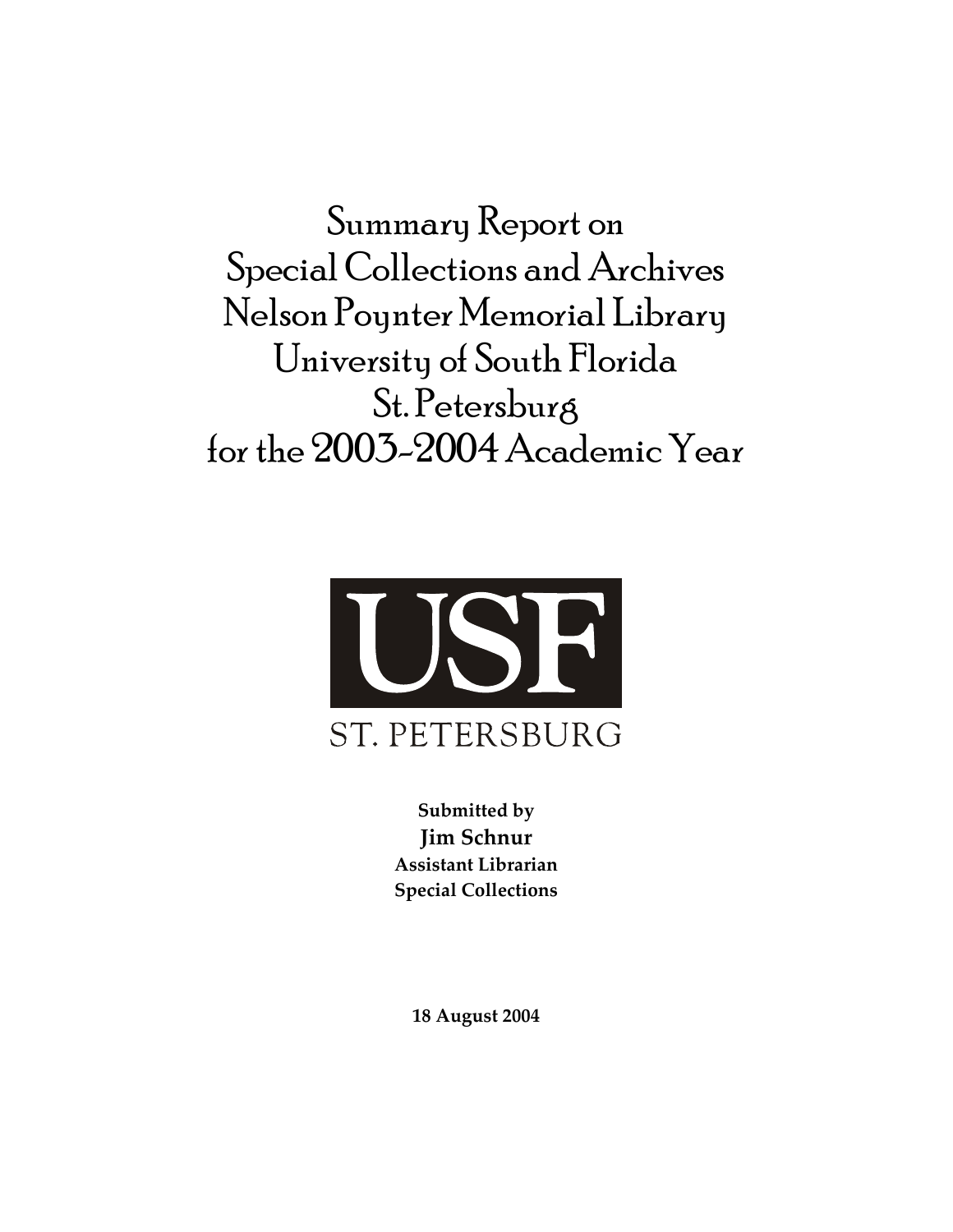# Table of Contents

| <b>Executive Summary</b><br>Relevance to Poynter Library's Strategic Plan                                                                                                                                                                                                                    | 1<br>1                                                         |
|----------------------------------------------------------------------------------------------------------------------------------------------------------------------------------------------------------------------------------------------------------------------------------------------|----------------------------------------------------------------|
| <b>Estimated Reference and Instruction Statistics</b>                                                                                                                                                                                                                                        | $\overline{2}$                                                 |
| <b>Collection Parameters</b>                                                                                                                                                                                                                                                                 | 3                                                              |
| Acquisitions, Arrangement, and Description<br>Manuscript and Archival Collections Acquired<br><b>Monographic Collections Acquired</b><br>Cataloguing of Bibliographic Materials<br>Addition of Holding and Item Records                                                                      | 4<br>$\overline{4}$<br>$\overline{4}$<br>4<br>5                |
| <b>Promotion and Outreach Activities</b><br><b>Bibliographic Instruction</b><br>Lectures on Campus to Promote the Department<br><b>Educational Lectures and Public Events</b><br><b>Exhibits</b><br><b>University Service Committees</b><br><b>Community Service</b><br>Web Page Maintenance | 6<br>6<br>6<br>6<br>$\overline{7}$<br>$\overline{7}$<br>8<br>8 |
| <b>Archival Education and Supervision</b>                                                                                                                                                                                                                                                    | 8                                                              |
| Departmental Goals during 2004-2005 Academic Year                                                                                                                                                                                                                                            | 9                                                              |
| Appendix A: Inquiries and Research Requests (Summer 2004)                                                                                                                                                                                                                                    |                                                                |
| Appendix B: Collection Locations and Status of Finding Aids                                                                                                                                                                                                                                  |                                                                |
| Appendix C: Scope and Contents (Processed and Unprocessed)                                                                                                                                                                                                                                   |                                                                |
| Appendix D: Copy Holdings Added for Donations                                                                                                                                                                                                                                                |                                                                |
| Appendix E: Items Sent to Tampa Library for Cataloguing                                                                                                                                                                                                                                      |                                                                |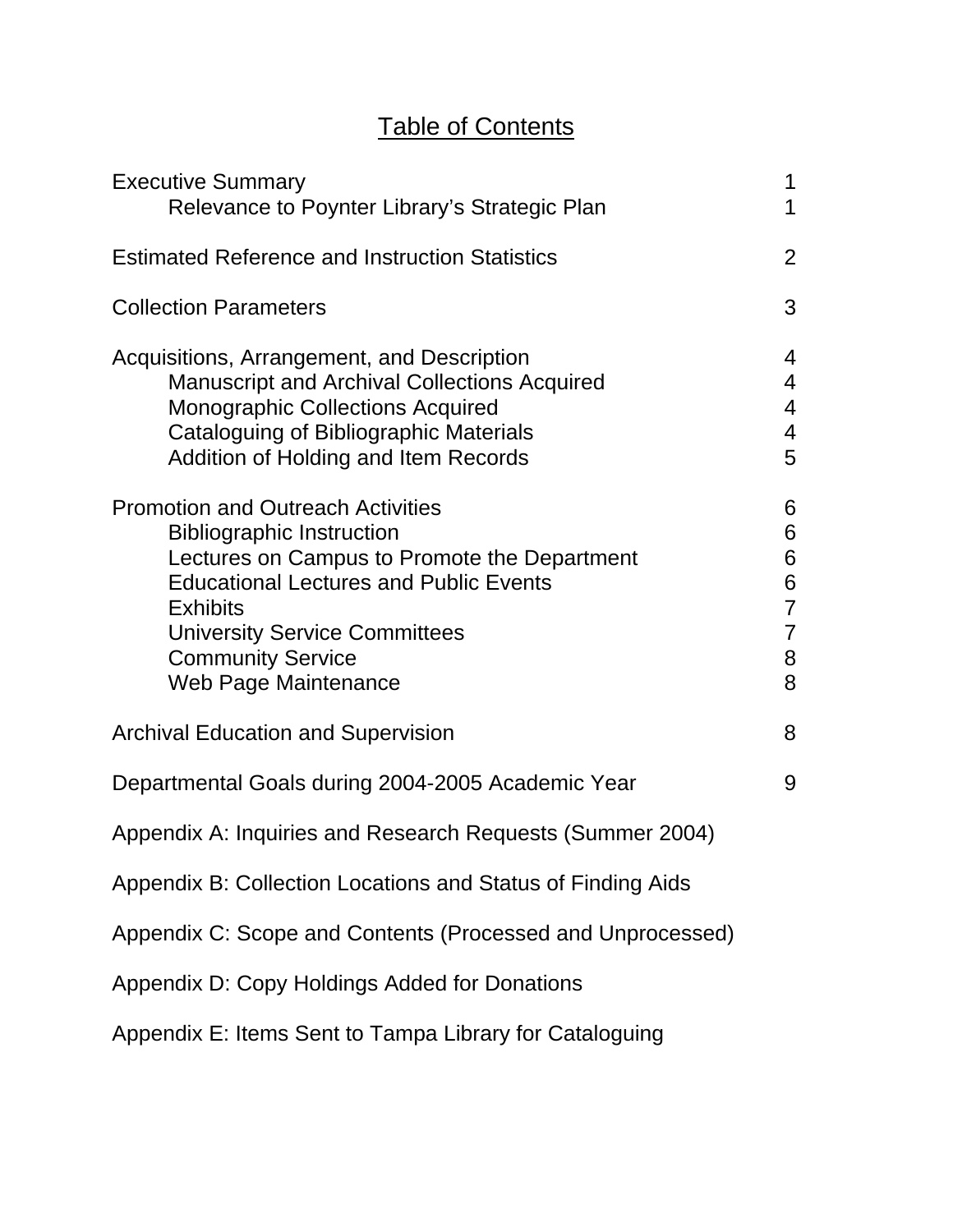### **Executive Summary**

Since its inception as the repository of Nelson Poynter's papers, the USF St. Petersburg library has obtained a variety of rare books, manuscript and audio/visual collections, and other primary sources materials that form the core of our Special Collections and Archives area. This report summarizes tasks, challenges, and accomplishments during the period from July 2003 through June 2004.

Although small in physical size compared to the overall library facility, the Special Collections and Archives area plays a large role in the Poynter Library's strategic plan:

| <b>LIBRARY ACTION PLAN</b>                                                                                                                               | <b>RELEVANCE TO</b>                                                                                                                                                                                                        |  |
|----------------------------------------------------------------------------------------------------------------------------------------------------------|----------------------------------------------------------------------------------------------------------------------------------------------------------------------------------------------------------------------------|--|
|                                                                                                                                                          | <b>SPECIAL COLLECTIONS</b>                                                                                                                                                                                                 |  |
| Maintain Poynter Library's commitment to intellectual<br>freedom, international perspectives, and cultural diversity in<br>its collections and exhibits. | The special collections librarian has assumed the<br>primary role in developing library exhibits that<br>showcase collections, encourage intellectual<br>inquiry, and celebrate diversity.                                 |  |
| Develop print, media and electronic collections to support<br>campus programs of distinction.                                                            | Manuscript and monographic collections include<br>excellent resources for the Florida Studies and<br>Journalism programs of distinction.                                                                                   |  |
| Expand special collections in marine science, journalism, and<br>local history to provide enhanced resources for student<br>research in primary sources. | The special collections librarian purchases and<br>pursues for donation appropriate academic<br>resources.                                                                                                                 |  |
| Strengthen relationships with other Pinellas County libraries<br>and cultural institutions.                                                              | The special collections librarian serves as de facto<br>library liaison with other archives and local history<br>organizations in the Tampa Bay area and maintains<br>active memberships in historical organizations.      |  |
| Increase community access to and awareness of unique and<br>valuable special collections.                                                                | Through lectures, public programs, and outreach to<br>organizations (such as local historical and<br>genealogical societies), the special collections<br>librarian promotes knowledge of and access to our<br>collections. |  |
| Encourage the Society for Advancement of Poynter Library's<br>role as a partner in library advocacy and development.                                     | Initiatives sponsored by SAPL (such as the ongoing<br>attempt to acquire additional presidential signatures)<br>include an emphasis on building special and rare<br>collections.                                           |  |
| Pursue donations and grant opportunities to enhance special<br>collections and access to these collections.                                              | As outlined in assigned duties form, the special<br>collections librarian will submit at least one grant<br>proposal or application during 2004.                                                                           |  |

 Respectfully submitted,  *James Anthony Schnur*  Assistant Librarian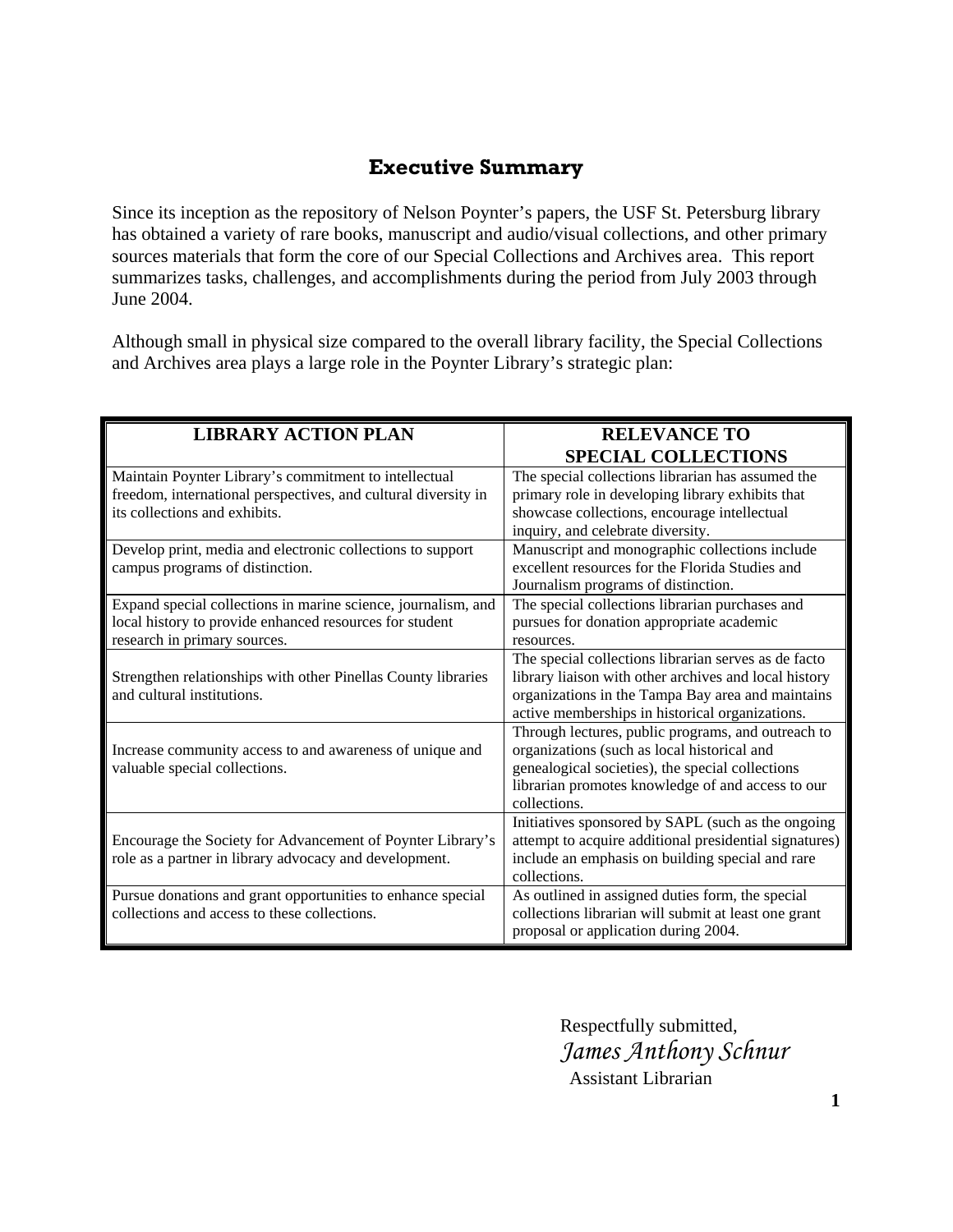### **Estimated Reference and Instruction Statistics (See Also Appendix A)**

Statistics for June 2003 through April 2004 include estimates based upon patron visits, email requests, and phone calls requesting research assistance in areas covered by Special Collections. Students and faculty in the Florida Studies Program of Distinction accounted for a significant number of these reference sessions. To improve tracking of patron requests and to understand research trends, the librarian began maintaining a spreadsheet of detailed research requests during the summer 2004 semester. This spreadsheet is included as Appendix A to this report.

|                                                              | ESTIMATED REFERENCE AND INSTRUCTION STATISTICS |              |                        |                        |             |
|--------------------------------------------------------------|------------------------------------------------|--------------|------------------------|------------------------|-------------|
|                                                              | IN                                             | <b>BY</b>    | BY                     | BY                     | VIA         |
|                                                              | <b>PERSON</b>                                  | <b>PHONE</b> | <b>LETTER</b>          | <b>E-MAIL</b>          | <b>FAX</b>  |
| <b>Reference Inquiries</b>                                   |                                                |              |                        |                        |             |
| 2003-2004                                                    | 155                                            | 90           | 18                     | 81                     |             |
| 2002-2003                                                    | 115                                            | 75           | 12                     | 65                     | 3           |
| Change                                                       | $+34.78%$                                      | $+20.00%$    | $+50.00%$              | $+24.62%$              | $<66.67\%>$ |
| <b>Research Interviews</b>                                   |                                                |              |                        |                        |             |
| 2003-2004                                                    | 58                                             | 14           | $\overline{2}$         | 43                     | 0           |
| 2002-2003                                                    | 45                                             | 12           | $\overline{2}$         | 35                     | 0           |
| Change                                                       | +28.89%                                        | $+16.67%$    |                        | $+22.86%$              |             |
| <b>Research In-depth</b>                                     |                                                |              |                        |                        |             |
| 2003-2004                                                    | 40                                             | 15           | 6                      | 29                     | $\bf{0}$    |
| 2002-2003                                                    | 27                                             | 8            | 4                      | 18                     | 0           |
| Change                                                       | $+32.50%$                                      | $+87.50%$    | $+50.00%$              | $+61.11%$              |             |
|                                                              | IN                                             | <b>BY</b>    | $\mathbf{B}\mathbf{Y}$ | $\mathbf{B}\mathbf{Y}$ | VIA         |
|                                                              | <b>PERSON</b>                                  | <b>PHONE</b> | <b>LETTER</b>          | <b>OCLC</b>            | <b>FAX</b>  |
| <b>Requests for Loans/</b><br><b>Photocopies</b>             |                                                |              |                        |                        |             |
| 2003-2004                                                    | 21                                             | $\Omega$     | 4                      | 9                      | 2           |
| 2002-2003                                                    | 17                                             | $\Omega$     | 3                      | $\overline{z}$         |             |
| Loans/Photocopies<br><b>Provided in Response to Requests</b> |                                                |              |                        |                        |             |
| 2003-2004                                                    | 16                                             | 0            |                        | 7                      |             |
| 2002-2003                                                    | 15                                             | $\Omega$     |                        | 4                      | 0           |

Posted Office Hours (with no appointment required) averaged 11.5 hours per week in 2003-2004.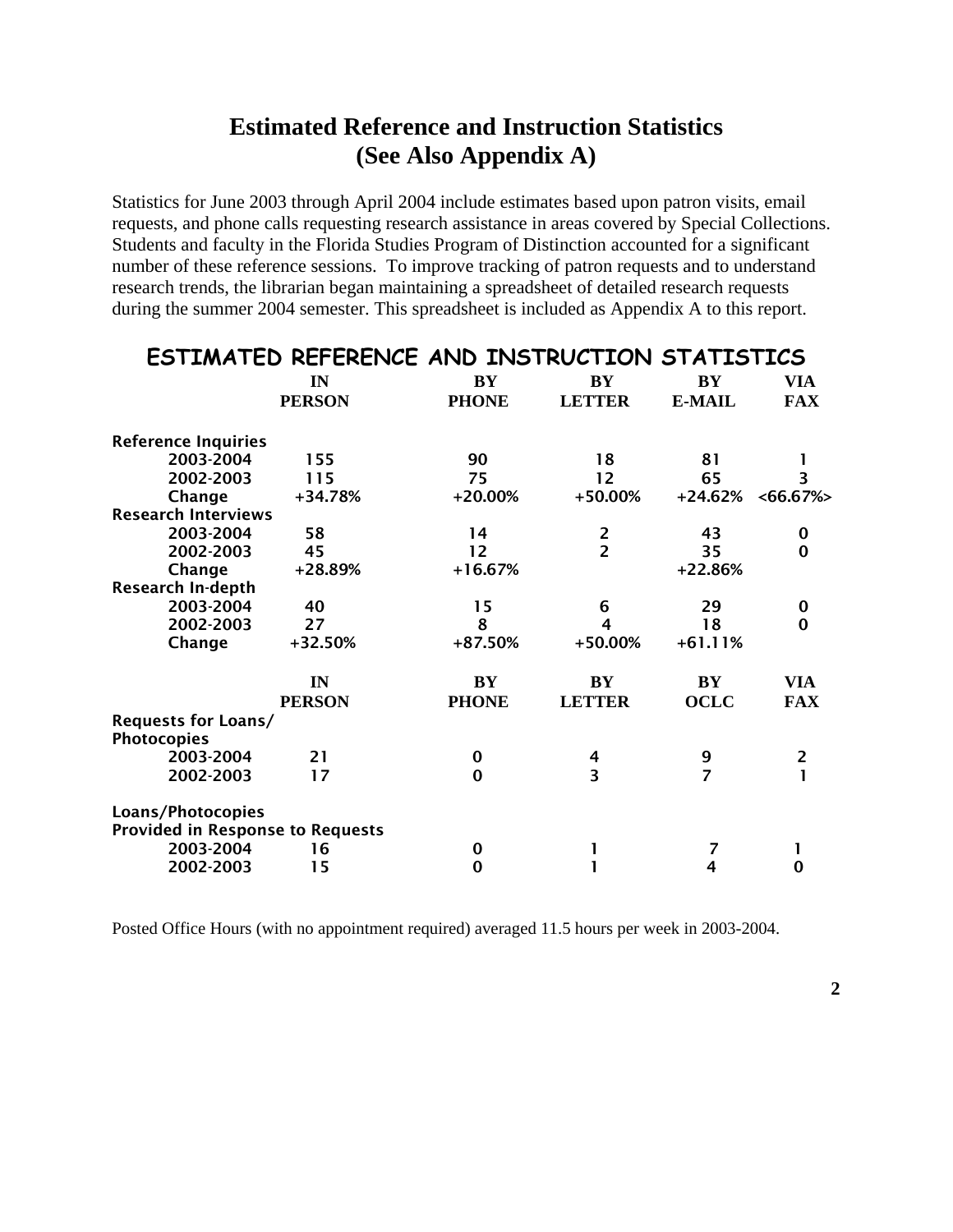### **Collection Parameters (See Also Appendices B and C)**

#### *All values are estimates in linear feet*

|                                                                                                           | <i><b>2003/2004</b></i>           | 2002/2003                           | Change               |
|-----------------------------------------------------------------------------------------------------------|-----------------------------------|-------------------------------------|----------------------|
| Catalogued Manuscript/Archival Collections<br>(Fully or Partially Processed and Available for Use)        | 270.3 ln. ft.                     | 258.4 ln.ft.                        | $+4.61%$             |
| Unprocessed Manuscript/Archival Collections                                                               | $80.2 \ln f$ . ft.                | $49.5$ ln, ft,                      | $+62.02\%$           |
| Catalogued Books, Serials, and Monographs<br>Uncataloged Books, Serials, and Monographs                   | 335.38 ln. ft.<br>$30.75$ ln. ft. | $316.25$ ln. ft.<br>$12.25$ ln. ft. | $+6.05\%$<br>$+151%$ |
| <b>Total of All Collections</b><br>(Note: Some items double counted as Manuscripts and Serials—see below) | 716.63 ln. ft.                    | 636.4 ln. ft.                       | $+12.61\%$           |
| Serials and Manuscripts for IPEDS Report:                                                                 |                                   | 464.51 ln. ft. 355.25 ln. ft.       | $+30.76$             |

#### **Explanations and Definitions**

**Catalogued Manuscript/Archival Collections:** This category includes all manuscript, audio/visual, and USF St. Petersburg archival collections available for use, even if a full and complete finding aid does not exist. Florida Public Records Law mandates access to many documents created by USF St. Petersburg even if not fully arranged and described.

**Unprocessed Manuscript/Archival Collections:** This category includes materials unavailable for researchers at this time because they require additional arrangement, description, and conservation. In most cases, collections shrink in size after processing due to items consolidated and discarded (e.g., duplicate copies, removal of ephemera not considered historically valuable).

**Catalogued Books, Serials, and Monographs:** These items appear in the library's public access catalogue and almost always have full bibliographic records. Items are arranged by call number within provenance (John C. Briggs Monographs, Suzanne Davis Hardee Collection, etc.)

**Uncatalogued Books, Serials, and Monographs:** Materials in this category include donations and other books currently located in the Special Collections stacks that may be added to the collection. However, some items, held as donations, may be placed in the general collection or discarded. The substantial increase in this column reflects a change of 20 linear feet of Briggs serials from catalogued to uncatalogued status. If those materials were not included, the percentage of uncatalogued items actually would have declined by approximately 12.3% during the last year.

**Total of All Collections:** This category includes all print, audio/visual, and other collections by size, but in some cases "double counts" collections that fall into two categories. For example, the Kennedy Assassination Newspapers, Nixon Resignation Newspapers, and similar archival collections count both as manuscript collections and as serials.

**Serials and Manuscripts for IPEDS Report:** Summary of all processed and accessible collections estimated by linear feet for statistical reporting purposes.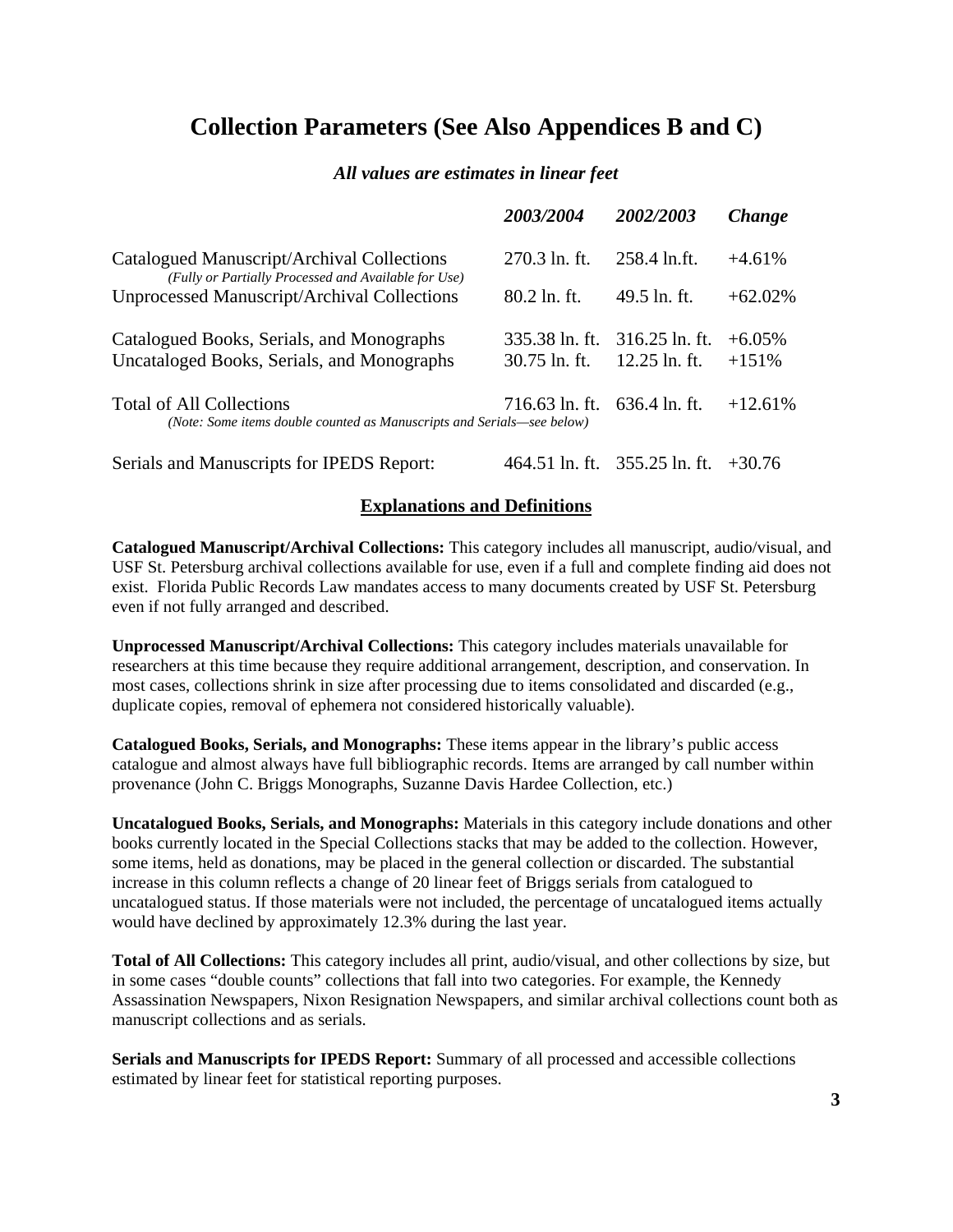### **Acquisitions, Arrangement, and Description (See Also Appendices D and E)**

### **Manuscript and Archival Collections Acquired**

| <b>Name</b>                              | <b>Status and Extent of Acquisition</b>                                                 |
|------------------------------------------|-----------------------------------------------------------------------------------------|
| Raymond O. Arsenault Collection          | Page proofs and photos from St. Petersburg history book                                 |
| Herman J. Brames Admin. Files            | Collection fully processed with finding aid                                             |
| Papers of Gabriel Cazares                | First accession processed; second is sorted                                             |
| Central Plaza Merchants Assn.            | Part of Winnie Foster donation; in process                                              |
| Winnifred S. Foster Research File        | In process; requires conservation                                                       |
| Donald J. Ivey Research File             | Collection fully processed with finding aid                                             |
| <b>Pinellas County NOW Papers</b>        | Original accession processed; second is sorted                                          |
| Henrietta Poynter File of J. Chance      | Collection fully processed with finding aid                                             |
| <b>St. Petersburg City Clerk Records</b> | In process; microfilm format                                                            |
|                                          | Florida History Research Collection New accessions; all papers now placed in a database |
| <b>SACS</b> Application Files            | Collection fully processed with finding aid                                             |

In addition, library staff processed ongoing additions to local history collections, vertical files, and the USF St. Petersburg archives.

### **Monographic Collections Acquired**

| <b>Name</b>                            | <b>Status and Extent of Acquisition</b>            |
|----------------------------------------|----------------------------------------------------|
| <b>Suzanne Davis Hardee Collection</b> | Individual bibliographic records available in OPAC |
| <b>Gary Ross Mormino Collection</b>    | Individual bibliographic records available in OPAC |

### **Cataloguing of Bibliographic Materials (Items Sent to Tampa Cataloguing)**

The special collections librarian sends materials without USF holdings and those that require OCLC records to the Cataloguing Department of the Tampa Library. In 2003-2004, the librarian sent materials representing143 unique holdings (consisting of 157 pieces, or items), as follows:

|                                   | <b>Number of Holdings</b> | <b>Percentage of Holdings</b> |
|-----------------------------------|---------------------------|-------------------------------|
| <b>Briggs Serials</b>             | 31                        | 21.68%                        |
| Mormino Floridiana Collection     | 26                        | 18.18%                        |
| St. Pete Public Library donations | 16                        | 11.19%                        |
| Other and Unclassified            | 70                        | 48.95%                        |
| Totals                            | 143                       | 100\%                         |

Ninety-one of these holdings were added during the 2003-2004 fiscal year. The balance will be returned from the Tampa Library in the summer and fall of 2004. Appendix E includes a detailed list of these items.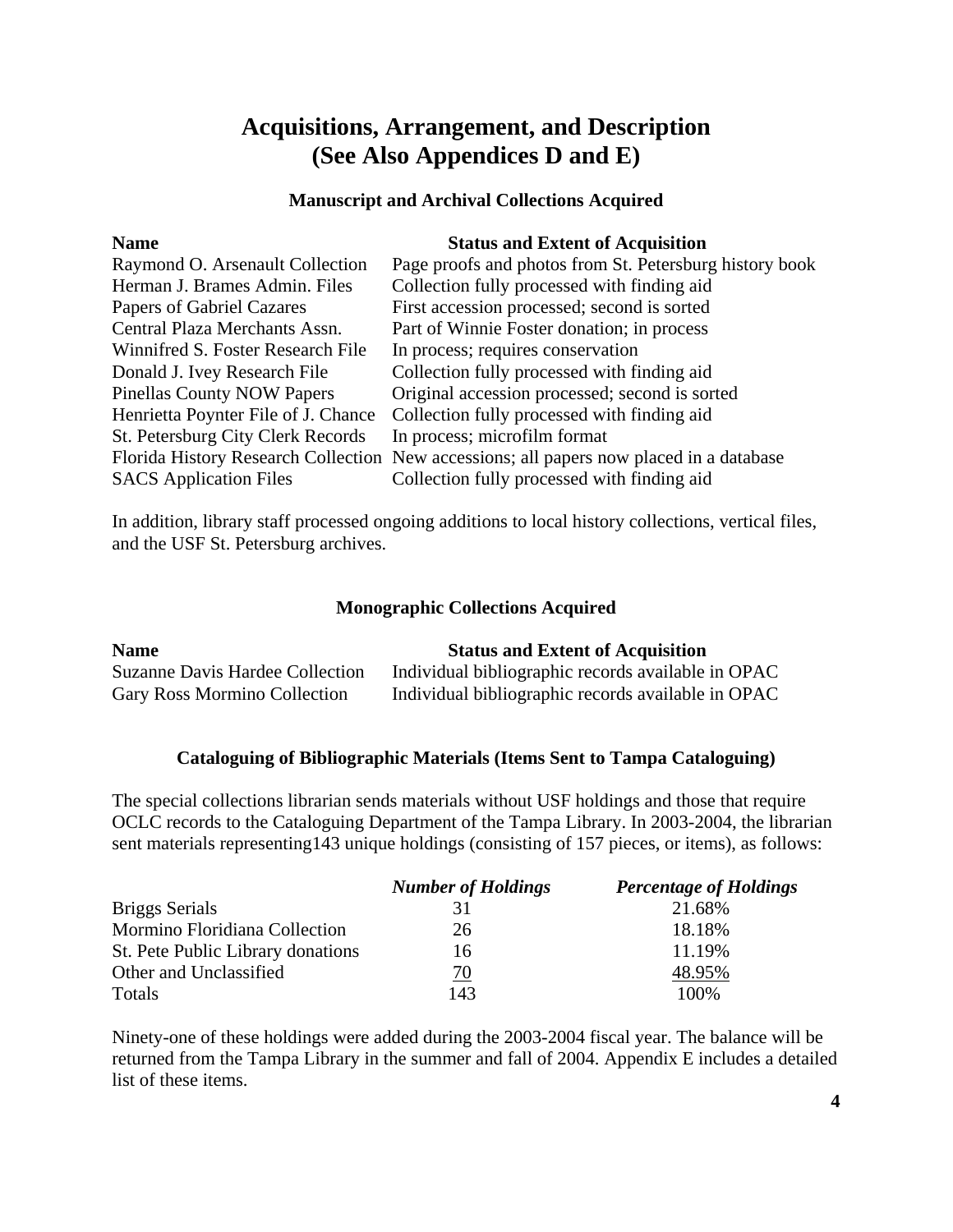### **Addition of Holding and Item Records (by Special Collections Librarian)**

To expedite availability of materials, if a bibliographic record exists for an item donated to special collections, the special collections librarian adds a holdings record (stpt,spec) and item records (for each barcoded volume). Appendix D includes for a complete list of monographs with copy holdings added by the special collections librarian.

|                                                   | 2003-2004 | 2002-2003 | <i>Change</i> |
|---------------------------------------------------|-----------|-----------|---------------|
| (See descriptions below for more information)     |           |           |               |
| Bibliographic Holding Records for New Items       | 59        | 49        | 20.4%         |
| Number of Item Records Added for Holdings         | 63        | 66        |               |
| Percentage of Unique Holdings for Poynter Library | 69.5%     | 65.3%     |               |

**Bibliographic Holding Records for New Items:** The number of bibliographic records with special collections holdings added by the librarian during the fiscal year. Some bibliographic records include numerous item records (i.e., a ten-volume encyclopedia has one bibliographic record but ten item records).

**Number of Item Records Added for Holdings:** The number of barcoded item records added by special collections librarian for materials processed in-house.

**Percentage of Unique Holdings for Poynter Library:** The special collections librarian adds holding and item records for materials already catalogued within the USF Libraries System. This percentage reflects the proportion of items added to St. Petersburg special collections that are not found in other areas of the Poynter Library, such as reference or the circulating collection.

Original provenance for the fifty-nine bibliographic holding records added in 2003-2004:

|                                        | <b>Number of Holdings</b> | <b>Percentage of Holdings</b> |
|----------------------------------------|---------------------------|-------------------------------|
| <b>Suzanne Davis Hardee Collection</b> | 16                        | 27.12%                        |
| Mormino Floridiana Collection          | 16                        | 27.12\%                       |
| Harold Sims donation of Cuban studies  |                           | 11.87%                        |
| St. Pete Public Library donations      | 3                         | 5.08%                         |
| Retrieved from Fountain Inn            | 3                         | 5.08%                         |
| Other and Unclassified                 | 14                        | 23.73%                        |
| Totals                                 | 59                        | 100%                          |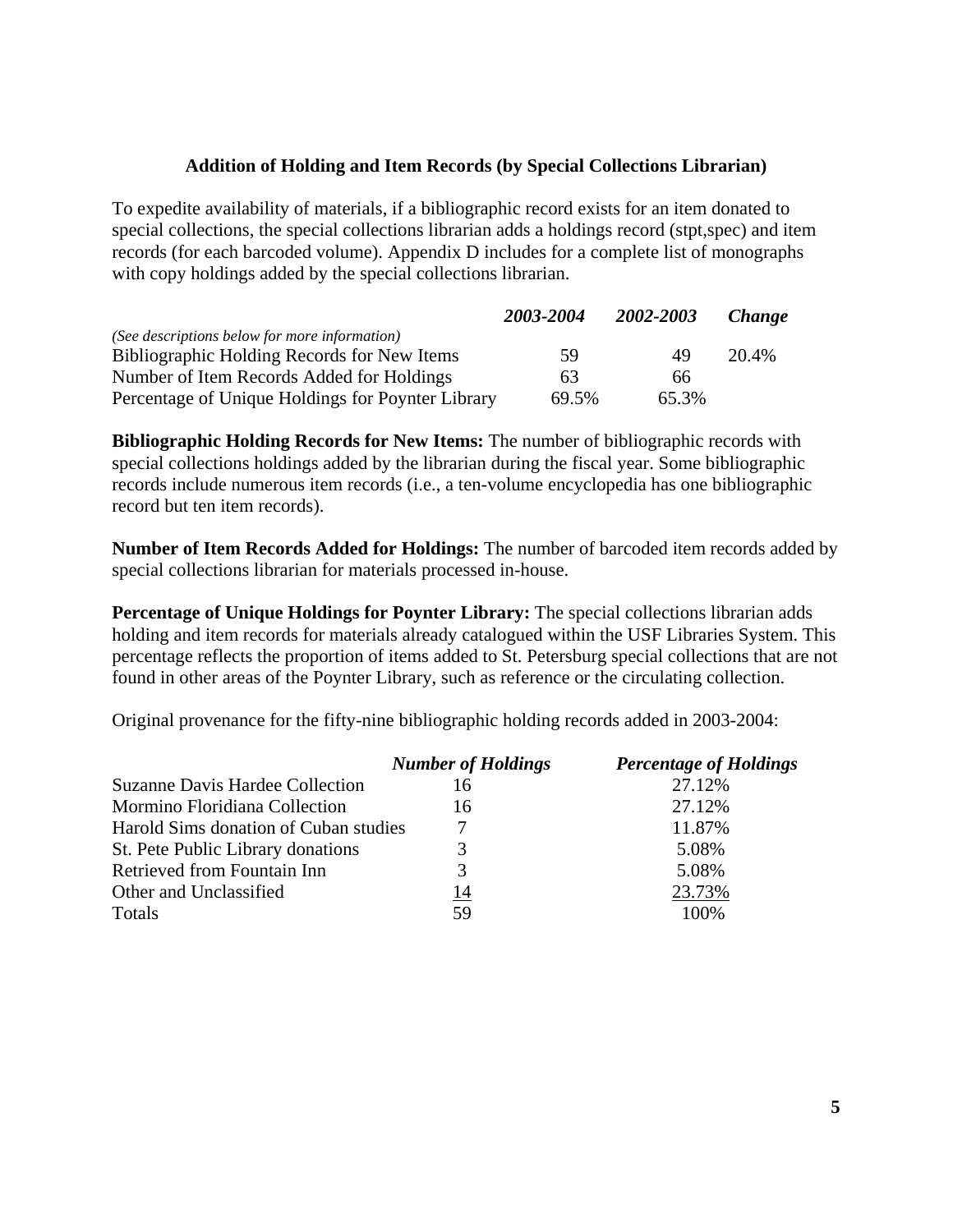### **Promotion and Outreach Activities**

### **Bibliographic Instruction**

In addition to formal and informal bibliographic tutorials for students in History, American Studies, and Florida Studies, the special collections librarian offered classroom presentations to students in political science (including the "Road to the White House" class) and journalism courses. Statistics for these sessions appear in the annual report for bibliographic instruction and reference compiled outside of the department.

Throughout the year, the special collections librarian offered a number of individualized research sessions with students requiring access to materials or additional support. Similar to the Research Assistance Program "RAP" sessions offered through the library's reference department, these focused meetings allow the special collections librarian to describe academic resources available here and at other repositories. Statistics for these sessions are included in the Estimated Reference and Instruction Statistics of this report as some of the "Research Interviews" and "Research—In Depth."

Finally, academic mentoring efforts included ongoing meetings with four USF students. Two students writing their honors theses, Amy Kiser and Cristina Gonzalez, included the special collections librarian as a member of their committees. Kiser substantially completed research on her biographical portrait of Gardner Beckett, Jr., during the spring 2003 semester, with continued revisions during the summer. Gonzalez delivered her prospectus on Gabriel Cazares's impact on Hispanic affairs in the Tampa Bay region during the spring 2003 semester, and continues her research into the fall semester. The academic mentoring of Albert Vogt III and Susan Potter is further described in Fieldwork Supervision later in this report.

### **Lectures on Campus that Promote Local History and Our Collections**

- Schnur, James A., panelist, "Florida Politics: Moderation and Massive Resistance," in "The Civil Rights Movement in Florida" conference, sponsored by the USF St. Petersburg Florida Studies Program of Distinction, University of South Florida St. Petersburg, Karen Steidinger Auditorium, 4 June 2004.
- Schnur, James A., lecture, "Genealogical Resources at the University of South Florida Libraries," offered in conjunction with the meeting of the Pinellas Genealogy Society, Nelson Poynter Memorial Library, 24 April 2004.
- Schnur, James A., and Gary R. Mormino, dialogue presentation, "A Tale of Two Cities: Tampa and St. Petersburg," Town and Gown Event, University of South Florida St. Petersburg, DAV 130, 30 January 2004.

#### **Educational Lectures and Public Events that Promote Local History and Our Collections**

Schnur, James A., lecture, "The History of Pinellas County: A Brief Overview," Women's Council (Guild), Cathedral of St. Jude, St. Petersburg, 31 March 2004.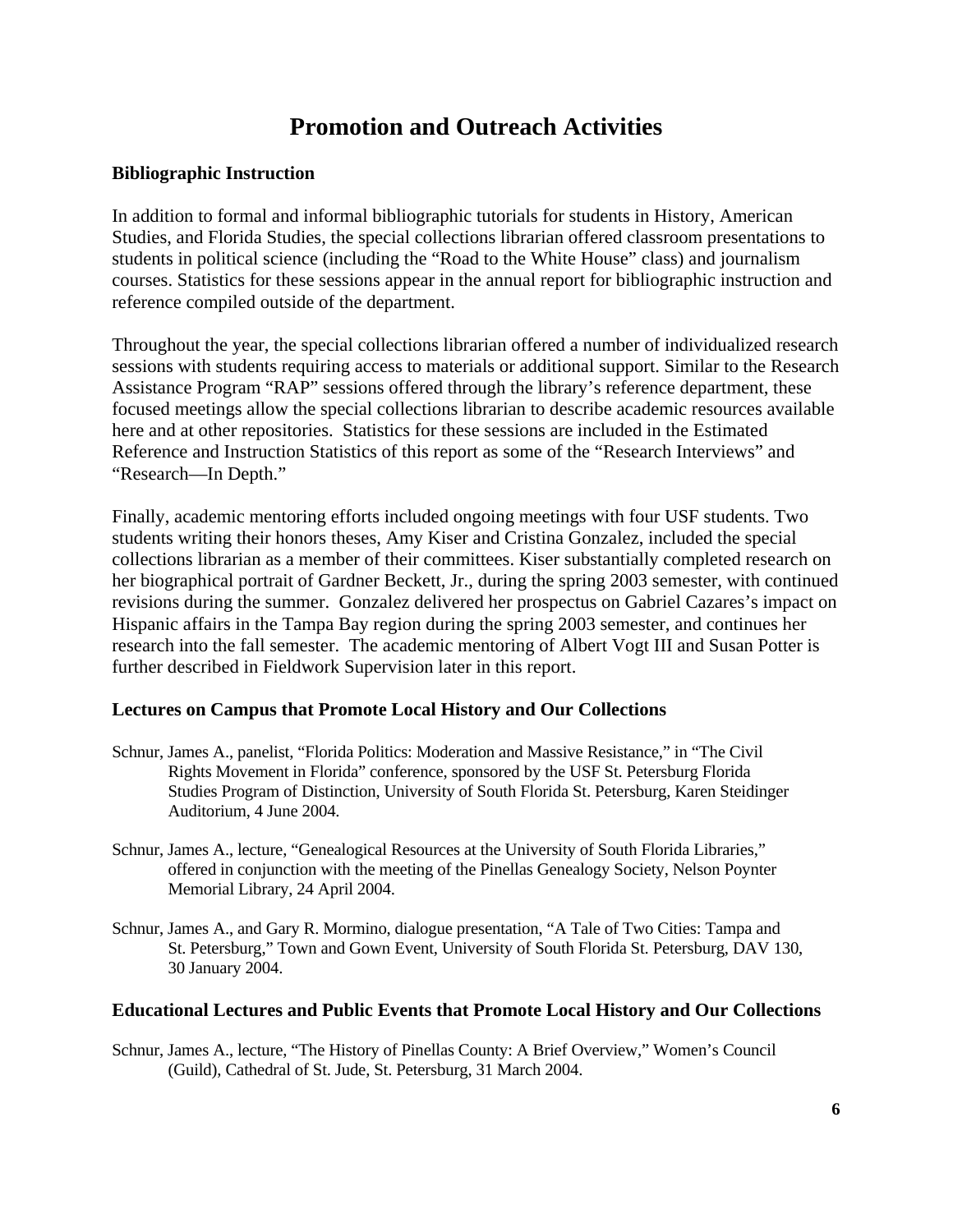- Schnur, James A., lecture, "Local History Collections in the University of South Florida Libraries," Pinellas Genealogy Society, Largo Library, 21 February 2004.
- Schnur, James A., lecture, "Lessons Learned on the Information Highway: Recovering and Rediscovering Florida's History," Peace River Center for Writers/Charlotte County Art Guild/Florida Gulf Coast University Renaissance Academy, Charlotte County Cultural Center, Port Charlotte, 16 November 2003.
- Schnur, James A., lecture, "Building a Sense of Community," Pinellas County Stories Revealed through Heritage Village, Florida Humanities Council/Heritage Village, Largo 9 November 2003.
- Schnur, James A., lecture, "From Railroads to Real Estate Booms," Pinellas County Stories Revealed through Heritage Village, Florida Humanities Council/Heritage Village, 20 October 2003.
- Schnur, James A., lecture, "Life on the Pinellas Frontier: Early Settlers along the Peninsula," Pinellas County Stories Revealed through Heritage Village, Florida Humanities Council/ Heritage Village, Largo, 12 October 2003.

#### **Exhibits**

- Exhibit coordinator, "The Civil Rights Movement in Florida: A Brief Timeline," 1<sup>st</sup> floor display case, Summer 2004.
- Exhibit coordinator, "Messages from a Bottle: Yesterday's Trash, Today's Archaeological Discovery,"  $1<sup>st</sup>$  floor display case, Campus Activities Center during Faculty/Staff luncheon,  $3<sup>rd</sup>$  floor display case, Spring and Summer 2004.
- Exhibit coordinator, "Remembering Their Sacrifice: Commemorating the Sixtieth Anniversary of D-Day,"1<sup>st</sup> floor display case, Summer 2004.
- Exhibit coordinator, "Sunshine State of Mind" display of Floridiana, 1<sup>st</sup> floor display case, Fall 2003.
- Exhibit coordinator, "St. Petersburg in 1903: Images from the *St. Petersburg Times*," 3rd floor display case, Spring 2003-Winter 2004.
- Exhibit coordinator, "When High-Tech was Low-Tech: A Retrospective Look at Forward-Thinking Technologies,"  $1<sup>st</sup>$  floor display case, Fall 2003.
- Exhibit coordinator, "Who was Nelson Poynter?," Campus Activities Center during Faculty/Staff luncheon,  $3<sup>rd</sup>$  floor display case, Spring and Summer 2004.

#### **University Service Committees**

Florida Studies Roundtable (member, ad hoc, ongoing, summer and fall 2003 through October conference); Systems Team Member (member, through fall 2003); USF Libraries Digitization Center/Special Collections Selection Committee (2003); Search Committee, Special Collections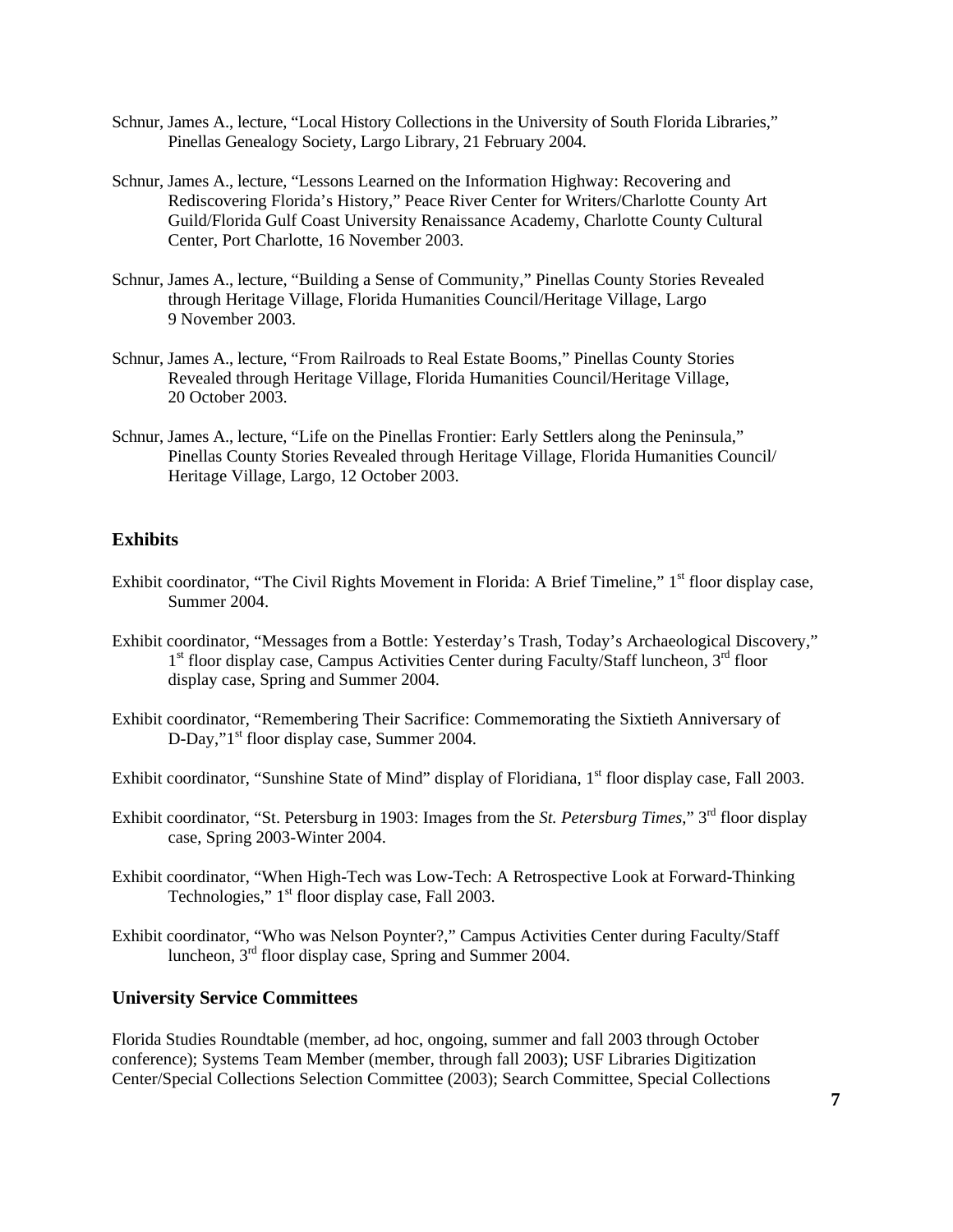Librarian, Tampa Library (member, summer/fall 2003); USF Libraries Faculty Newsletter Editorial Board (member, 2003-2004); Search Committee, Associate Vice President of Academic Affairs, St. Petersburg Campus (member, failed search, 2003-2004); Merit and Annual Review Committee (chair, spring 2004).

### **Community Service**

Pinellas County History Research Advisory Committee, Heritage Village (member, ad hoc, 2003-2004); Heritage Village Interpretive Planning Committee (member, 2003-2004); Comptroller, Pinellas County Historical Society (2004); Oral History Scholar, "Preserving Our Nations Memories," Office on Aging, City of St. Petersburg Sunshine Center/Florida Humanities Council (2004); Oral History Scholar, Asian FACE Center Oral History Program/Florida Humanities Council (2004); Florida Library Association 2005 Annual Meeting Planning Committee (member, 2004).

### **Web Page Maintenance**

Ongoing maintenance of web pages under the http://www.nelson.usf.edu/spccoll domain through the fall of 2003. Approximately one-third of the pages provide general information (hours, location, links to other resources) and remaining pages highlight specific collections or record groups. Some collections include full-text finding aids on the web. Updates did not take placed during the spring of 2004 due to a major revamping of the library's primary web pages. Planned areas for revision in 2004-2005:

- $\triangleright$  Addition of new finding aids and guides for recently processed collections
- $\triangleright$  An improved primary page for the department
- $\triangleright$  At the collection level, a summary page that includes descriptive and summary information that could later be moved to a bibliographic or MARC record to describe the collection on the OPAC

## **Archival Education and Supervision**

### **Fieldwork Supervision**

Two University of South Florida students provided part-time assistance during the 2003-2004 academic year: Albert Vogt III and Susan Potter.

Albert Vogt, a graduate student in Florida Studies, received a stipend and was assigned by Raymond Arsenault to assist in special collections. A sample of Albert's duties:

- Physical processing of donations, including the first accessions of the Pinellas NOW and Gabriel Cazares collections, as well as clippings provided by Gary R. Mormino.
- Indexing new acquisitions of oral history interviews, seminar papers, and release forms.
- $\triangleright$  Indexing of St. Petersburg City Records received on microfilm.
- $\triangleright$  General shelf shifting and collection maintenance.

Susan Potter, a graduate student completing her degree in Library and Information Science, enrolled in a fieldwork supervised by Kathleen de la Peña McCook during the fall 2003 semester. Her major projects included:

- Arrangement and elementary conservation of part of Hazel Evans papers.
- Processing, arranging, and describing papers of Gabriel Cazares and Pinellas NOW.